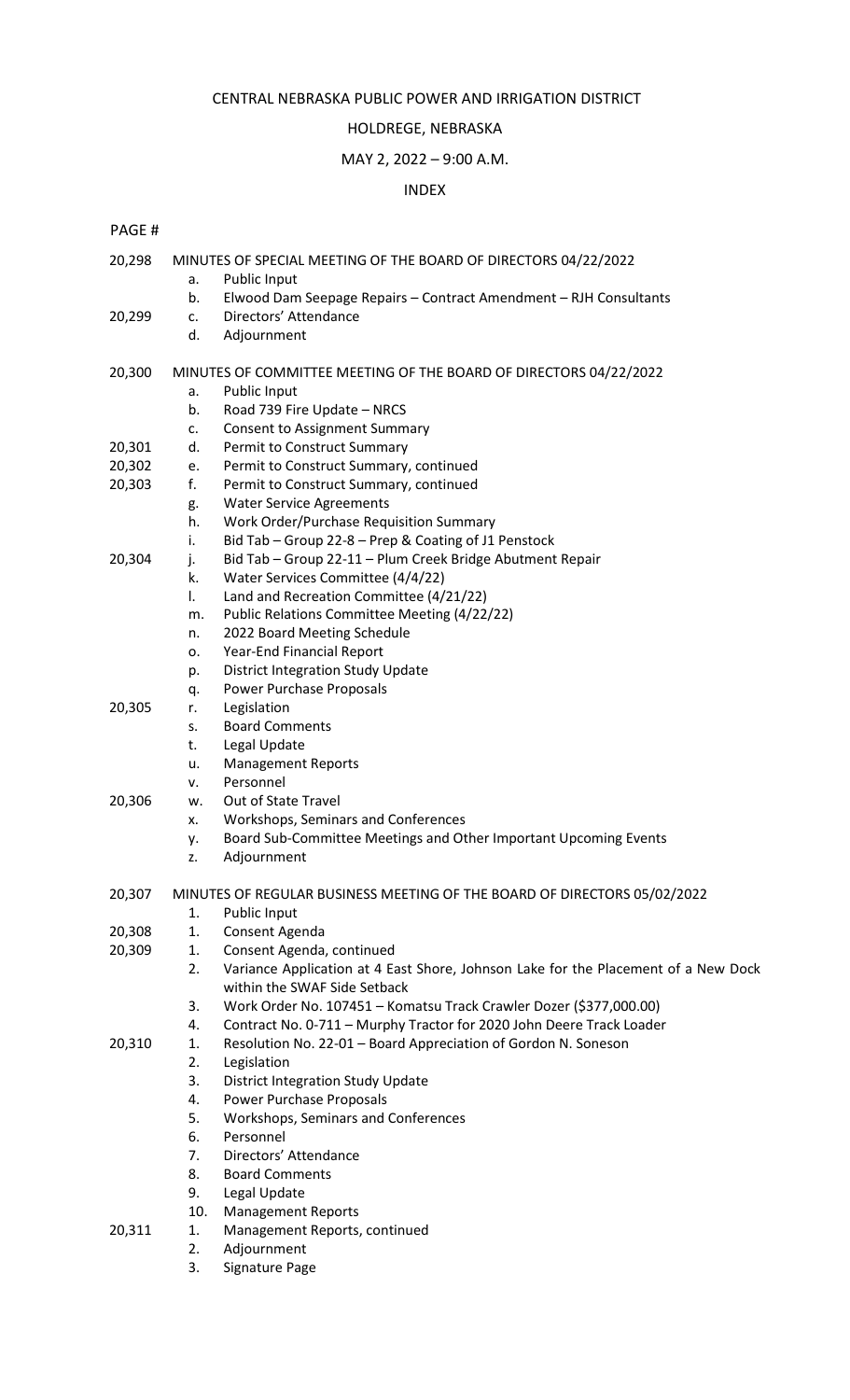# MINUTES OF SPECIAL MEETING OF THE BOARD OF DIRECTORS THE CENTRAL NEBRASKA PUBLIC POWER AND IRRIGATION DISTRICT HOLDREGE, NEBRASKA APRIL 22, 2022 – 9:00 A.M.

This meeting was publicly advertised in accordance with Section 84-1411 of the Nebraska Statutes by notices aired on KRVN (Lexington) and KUVR (Holdrege) radio stations on April 18, 2022, and through legal publication in the Kearney Hub and Holdrege Daily Citizen on April 18, 2022, the North Platte Telegraph on April 19, 2022, and the Lexington Clipper-Herald on April 16, 2022, giving the time, date, and place of the meeting and the information that the Agenda was available in advance at the Office of the Assistant Secretary.

An e-mail giving the time, date, and place of this meeting was sent to each Director on April 18, 2022.

The following Directors were present:

David L. Rowe, President Tim Boyle The Scott Olson\* Martin E. Mueller, Vice President William E. Knoerzer Roger D. Olson Robert B. Dahlgren, Secretary **David G. Nelson** Kyle Shepherd Geoffrey K. Bogle, Treasurer **Dudley L. Nelson** 

*\*arrived at 9:07 a.m.*

Also present were the following:

Devin M. Brundage, General Manager Tyler Thulin, Civil Engineer Eric R. Hixson, Electrical Project Ops. Mgr. Dusty Way, Irrigation Operations Super. Mike A. Drain, Nat. Resources & Compliance Mgr. Alex Linden, Public Relations Specialist Cory A. Steinke, Hydraulic Project Ops. Mgr. Charles Brewster, Legal Counsel Scott Dicke, Irrigation & Water Services Mgr. Emily J. Anderson, Executive Assistant

Rochelle A. Jurgens, Controller **Anton Hassebrook**, Hydroelectric Operations Super.

Others:

Cammie Kerner, NRCS

\* \* \* \* \* \* \*

The Board President announced that information for the public concerning the Open Meetings Act was available for interested parties to view.

At 9:01 a.m. the Board President announced that the meeting was open for business and proceeded with roll call*.*

PUBLIC INPUT: None.

ELWOOD DAM SEEPAGE REPAIRS – CONTRACT AMENDMENT: Scott Dicke explained that due to material and supply shortages, RJH has proposed redesigning the type of pipe used in the project.

Director S. Olson entered the meeting at 9:07 a.m.

The change to HDPE pipe from PVC will result in an overall cost savings. The contract for the redesign work to incorporate the HDPE pipe is in an amount not-to-exceed \$18,500.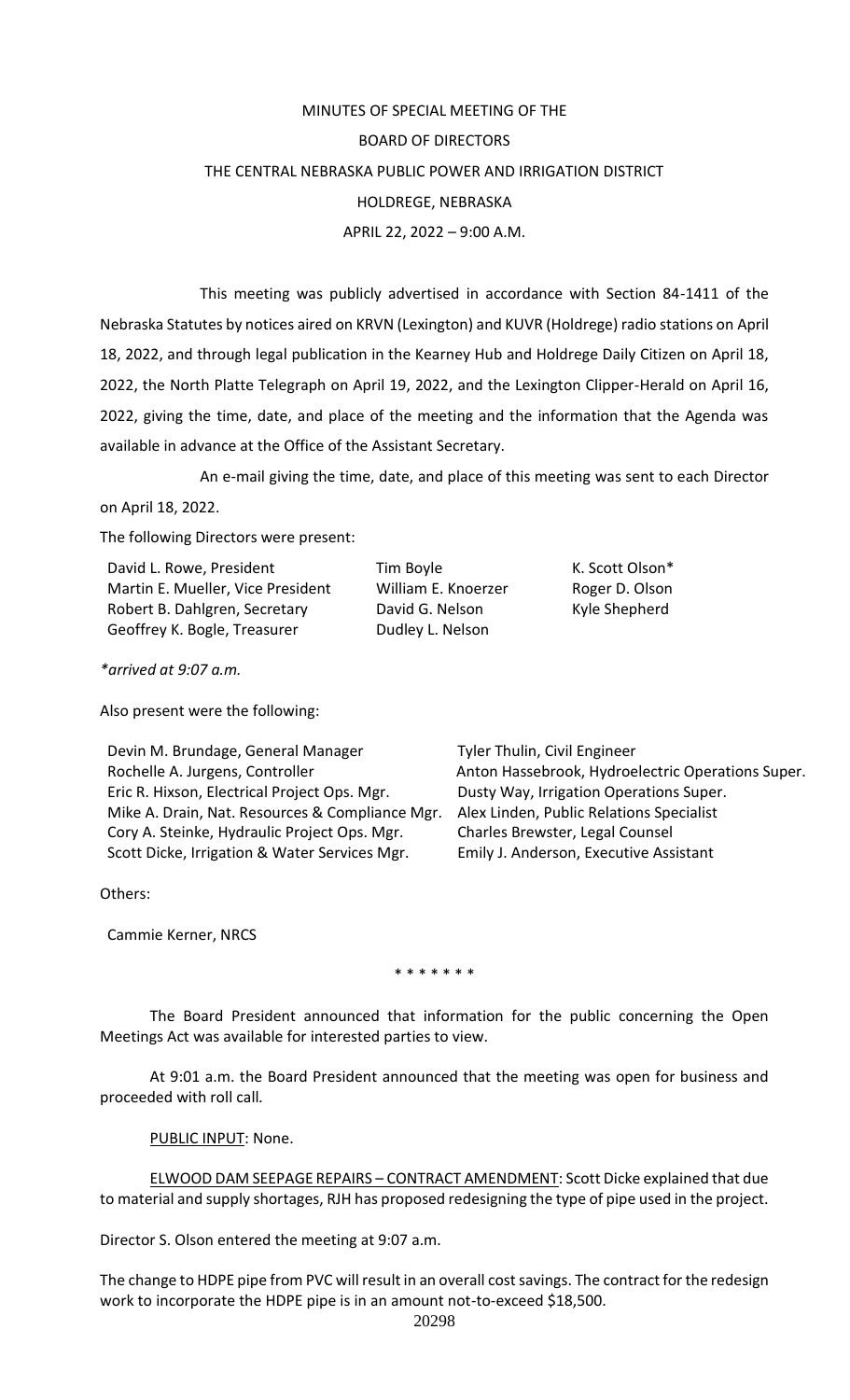**It was moved by Director Dudley Nelson and seconded by Director Shepherd to approve the contract amendment with RJH Consultants, Inc. for the Elwood Dam Seepage Repairs in an amount not-to-exceed \$18,500.00 Upon voting on the motion, the following Directors voted therefore: Boyle, Dahlgren, Knoerzer, Mueller, David Nelson, Dudley Nelson, R. Olson, S. Olson, Rowe, and Shepherd. Bogle abstained from voting. None voted no and the motion was declared carried.**

DIRECTORS' ATTENDANCE: All directors were present.

ADJOURNMENT: **It was moved by Director Dahlgren and seconded by Director Knoerzer to adjourn the Special Meeting of the Board at 9:16 AM. Upon voting on the motion, the following Directors voted therefore: Bogle, Boyle, Dahlgren, Knoerzer, Mueller, David Nelson, Dudley Nelson, R. Olson, S. Olson, Rowe, and Shepherd. None voted no and the motion was declared carried.**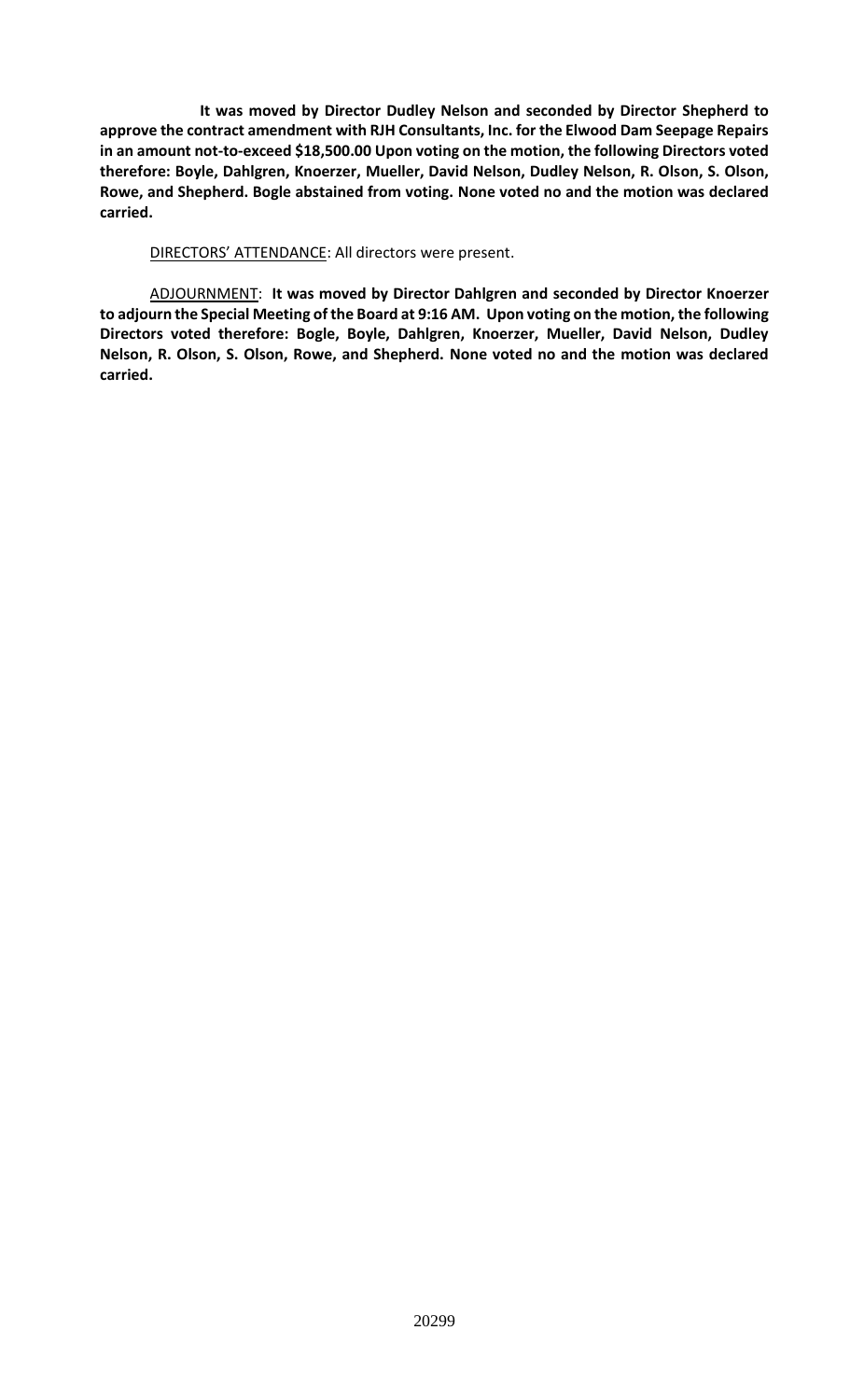# MINUTES OF COMMITTEE MEETING OF THE BOARD OF DIRECTORS THE CENTRAL NEBRASKA PUBLIC POWER AND IRRIGATION DISTRICT HOLDREGE, NEBRASKA APRIL 22, 2022 – 9:00 A.M.

This meeting was publicly advertised in accordance with Section 84-1411 of the Nebraska Statutes by notices aired on KRVN (Lexington) and KUVR (Holdrege) radio stations on April 18, 2022, and through legal publication in the Kearney Hub and Holdrege Daily Citizen on April 18, 2022, and the North Platte Telegraph and the Lexington Clipper-Herald on April 16, 2022, giving the time, date, and place of the meeting and the information that the Agenda was available in advance at the Office of the Assistant Secretary.

A postcard was mailed to each Director on April 13, 2022 giving the time, date, and place of this meeting.

> Tim Boyle **K. Scott Olson** William E. Knoerzer Roger D. Olson David G. Nelson Kyle Shepherd

The following Directors were present:

| David L. Rowe, President          |  |  |  |  |
|-----------------------------------|--|--|--|--|
| Martin E. Mueller, Vice President |  |  |  |  |
| Robert B. Dahlgren, Secretary     |  |  |  |  |
| Geoffrey K. Bogle, Treasurer      |  |  |  |  |

Dudley L. Nelson

Also present were the following:

| Devin M. Brundage, General Manager             |
|------------------------------------------------|
| Rochelle A. Jurgens, Controller                |
| Eric R. Hixson, Electrical Project Ops. Mgr.   |
| Mike A. Drain, Nat. Resources & Compliance Mgr |
| Cory A. Steinke, Hydraulic Project Ops. Mgr.   |
| Scott Dicke, Irrigation & Water Services Mgr.  |

Tyler Thulin, Civil Engineer Anton Hassebrook, Hydroelectric Operations Super. Dusty Way, Irrigation Operations Super. Mike A. Drain, Public Relations Specialist Charles Brewster, Legal Counsel Emily J. Anderson, Executive Assistant

Others:

Cammie Kerner, NRCS

\* \* \* \* \* \* \*

The Board President announced that information for the public concerning the Open Meetings Act was available for interested parties to view.

At 9:16 a.m. the Board President announced that the meeting was open for business and proceeded with roll call*.*

### PUBLIC INPUT: None.

FIRE UPDATE – NRCS: Cammie Kerner was present from the NRCS to show photos and aerial maps of the recent Road 739 fire in Gosper and Furnas Counties. Approximately 35,000 acres were burned and eight homes were destroyed or suffered significant damage. She stated to date, there has been no federal disaster declaration, but the NRCS and FSA will have programs to assist producers.

CONSENT TO ASSIGNMENT SUMMARY: There was one consent approved at Johnson Lake during the month of April, 2022.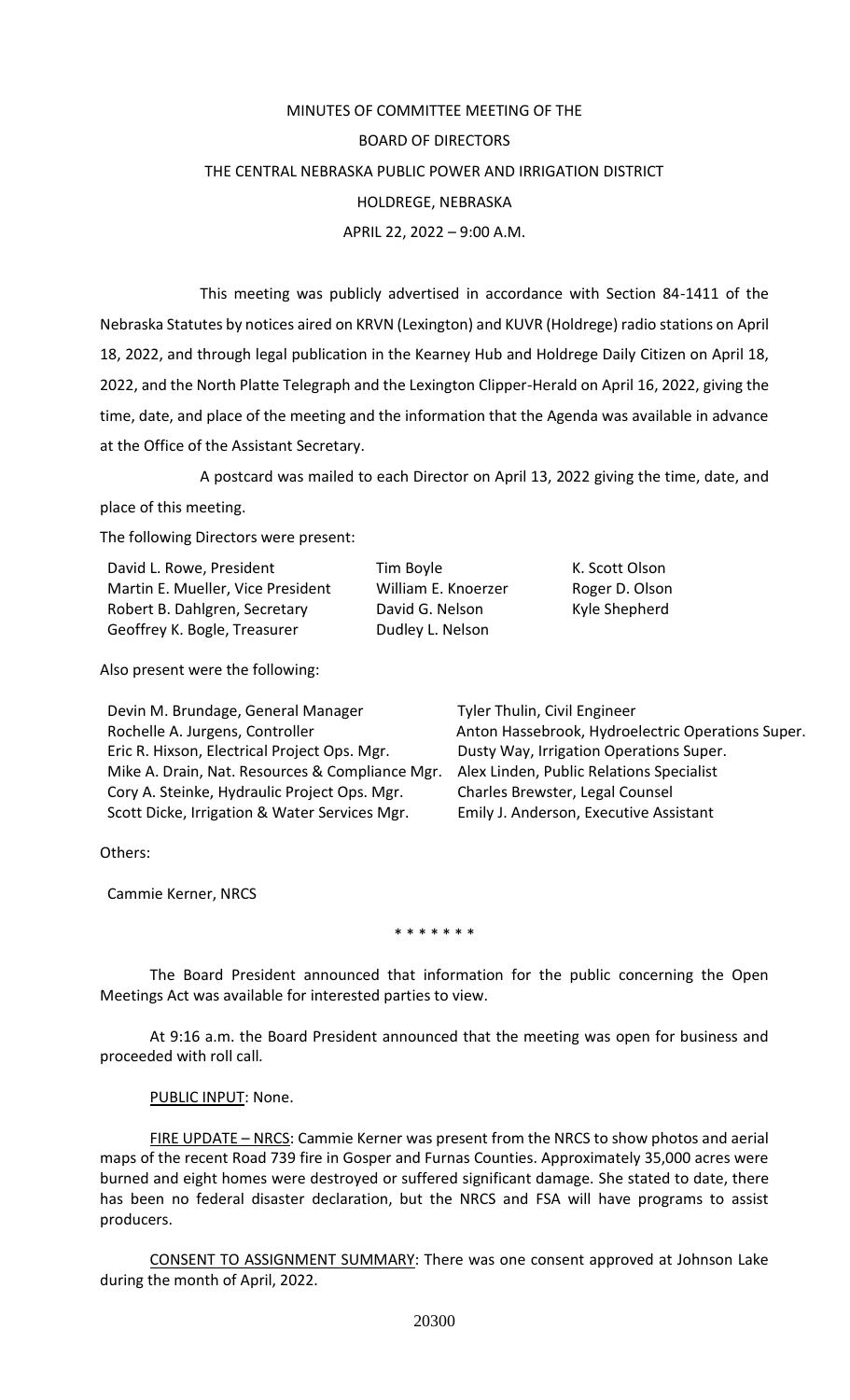PERMIT TO CONSTRUCT SUMMARY: The following permits were approved during the month of April, 2022:

| <b>Permits to Construct</b><br>Approved by General Manager<br>4/22/2022         |                                  |                                                                                                                                    |                        |  |  |  |
|---------------------------------------------------------------------------------|----------------------------------|------------------------------------------------------------------------------------------------------------------------------------|------------------------|--|--|--|
| Permit & Purpose<br><b>Description</b><br>Date Approved &<br><b>Name</b><br>Fee |                                  |                                                                                                                                    |                        |  |  |  |
| Rhoda Seiler<br>$16 - 6 - 16$                                                   |                                  | Boring an electrical wire for a center pivot<br>across the entire width of Central's<br>easement and encased in 2-inch conduit.    | 03/31/2022<br>\$100.00 |  |  |  |
| Fishell & Fishell, LTD                                                          | $20 - 6 - 16$                    | A 10-inch galvanized steel pipe is being<br>buried through the west canal bank and 1-<br>foot above the operating water elevation. | 04/06/2022<br>\$0.00   |  |  |  |
| August, Austin & Emily<br>Fishell                                               | $27 - 7 - 16$                    | A culvert is being installed for a corner<br>system pivot tower crossing.                                                          | 04/07/2022<br>\$0.00   |  |  |  |
| North Point                                                                     | NE1/4<br>31-9TN-<br>22R          | Permit to Construct - Removal/trimming<br>trees within the North Point Common Area                                                 | 03/31/2022             |  |  |  |
|                                                                                 |                                  | <b>Permits to Construct</b><br>Approved by Land Administration Department<br>4/22/2022 - Johnson Lake                              |                        |  |  |  |
| Hansen, Bruce & Carol                                                           | 45 East Shore Dr. 1              | ECS - Bank Stabilization (Riprap) for 53.2<br>linear feet of the shoreline                                                         | 03/22/2022             |  |  |  |
| Maravilla, Francisco                                                            | 34 Mallard Cove                  | DWEL ATF - Construction of replacement<br>storage shed 8' x 8' x 8'                                                                | 03/28/2022<br>\$100.00 |  |  |  |
| Lambert,<br>Joseph<br>&<br><b>Brooke</b>                                        | 22 Mallard Beach<br>Dr. 19A      | SWAF - 2' 4'W x 12'L Dock, 4'W x 8'L Dock,<br>12'W x 12'L Shorestation                                                             | 03/29/2022<br>\$50.00  |  |  |  |
| Weides, Steve                                                                   | Lot 53 North Point               | VEG - Trim and Tree removal                                                                                                        | 03/31/2022             |  |  |  |
| 1 East Shore<br>Kaiser, Loran                                                   |                                  | VEG - Trim tree limbs hanging over cabin,<br>dock and toward neighbor property                                                     | 04/01/2022             |  |  |  |
| 18 Merriweather<br>Peterson, Dana<br>Dr. 11                                     |                                  | ECS - Bank Stabilization (RipRap) for 25<br>linear feet of the shoreline                                                           | 04/01/2022             |  |  |  |
| 18 Merriweather<br>Peterson, Dana<br>Dr. 11                                     |                                  | SWAF - Install 6'W x 10'L Dock, 4'W x 96'L<br>Dock, 6'W x 9'L Jet-Ski Lift and 8'W x 8'L<br>Swim Platform                          | 04/01/2022<br>\$50.00  |  |  |  |
| Robert<br>Lewis,<br>&<br><b>Brittney</b>                                        | 88 Mallard Beach<br>Dr. 22       | SWAF - 8'W x 8'L Swim Platform, 12'W x<br>12'L Shorestation and 4'W x 37'L Dock                                                    | 04/01/2022<br>\$50.00  |  |  |  |
| Weides, Andrew                                                                  | North<br>Point<br>52<br>Drive 13 | VEG - Trim trees in between cabin and<br>water                                                                                     | 04/05/2022             |  |  |  |
| 98 Mallard Beach<br>Conrad<br>&<br>Neverve,<br>Heidi<br>Dr. 22<br>Fill          |                                  | ATF DEF - Pre-construction excavation &                                                                                            | 04/05/2022<br>\$100.00 |  |  |  |
| 5 Lane One Dr. 28<br>Powers, Anita                                              |                                  | DWEL - Remove existing garage and<br>construct new double car garage, pour<br>new on grade concrete patio                          | 04/06/2022             |  |  |  |
| 42 North Shore Dr.<br>Gappa, Dave & Julie<br>8                                  |                                  | DWEL- replace current concrete patio<br>with teimbertech deck patio                                                                | 04/06/2022             |  |  |  |
| Dahlgren,<br>Callan<br>&<br>Shana                                               | 2 North Point Dr.<br>13          | DWEL - Pour new on grade concrete slab                                                                                             | 04/06/2022             |  |  |  |
| Rhoads, Karen                                                                   | 4 Crappie Corner<br>Dr.          | ECS - Bank Stabilization (Riprap) for 56<br>linear feet of the shoreline                                                           | 04/06/2022             |  |  |  |
| Coleman, Mitchell                                                               | 1 Crappie Corner                 | VEG - Remove three Cottonwood trees                                                                                                | 04/07/2022             |  |  |  |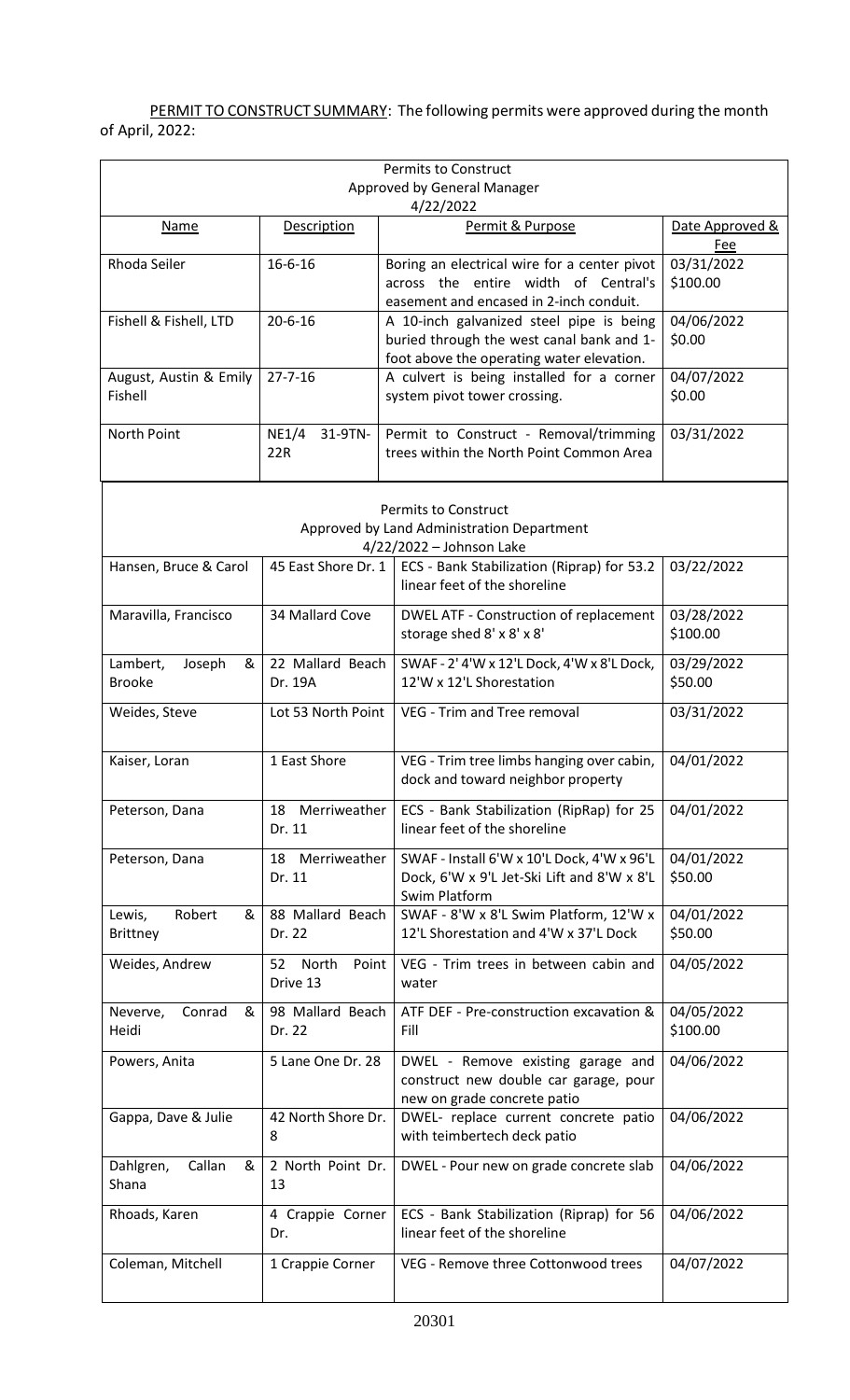| 17 North Shore Dr.<br>Edeal, Arlin & Jean<br>8 |                                                                                                    | SWAF - New 4'W x 8'L Dock Section                                                                                 | 04/07/2022<br>\$50.00         |
|------------------------------------------------|----------------------------------------------------------------------------------------------------|-------------------------------------------------------------------------------------------------------------------|-------------------------------|
| Aden, Gaylene                                  | 9 North East Bay<br>Dr. 9                                                                          | SWAF - Install new dock 4'W x 8'L and<br>12'W x 12'L dock                                                         | 04/07/2022<br>\$50.00         |
| Sloan, Josh & Amy                              | 7 Perch Bay Dr. 6                                                                                  | DWEL - Construct 4' Tall semiprivate<br>fence                                                                     | 04/08/2022                    |
| Ford, Edward & Casey                           | 27 Bass Bay Dr. 16                                                                                 | ATF DWEL - Construct 46'8" long water<br>feature with spillway at each end                                        | 04/08/2022<br>\$100.00        |
| Schneider,<br>&<br><b>Bruce</b><br>Teresa      | Lakeview<br>121<br>Acres Dr. 14D                                                                   | DEF - Area of Excavation & Grade Work                                                                             | 04/11/2022<br>\$50.00         |
| Potter, Lee & Linda                            | 19 Northeast Cove<br>Dr. 9                                                                         | SWAF - Install<br>4'W x 126'L Dock, 6'W x 9'L Jet-Ski Lift,<br>4'W x 10'L Dock, 12'W x 12'L Shorestation          | 04/11/2022<br>\$50.00         |
| Jorges, Shelley & Kim                          | 40 East Shore Dr.                                                                                  | SWAF - Install 12'W x 12'L Shorestation,<br>8'W x 8'L Swim Platform, 12'W x 12'L<br>Shorestation, 4'W x 56'L Dock | 04/12/2022<br>\$50.00         |
| Ecklun, Mike & Nancy                           | 54 North Point                                                                                     | <b>VEG - Removal of Cedar Tree</b>                                                                                | 04/13/2022                    |
|                                                |                                                                                                    | <b>Permits to Construct</b><br>Approved by Land Administration Department<br>$4/22/2022$ – Jeffrey Lake           |                               |
| Name                                           | Description                                                                                        | Permit & Purpose                                                                                                  | Date Approved &<br><b>Fee</b> |
| Chadd<br>&<br>Sander,<br>Miriam                | 26<br>Lakeview<br>Dr.                                                                              | ECS - Bank Stabilization (Riprap) for 78 linear<br>feet of the shoreline                                          | 03/24/2022                    |
| Ingram, Monte & Lori                           | SWAF - Install 4'W x 12'L Dock and 10'W x<br>Lakeview<br>29<br>Rd.<br>22'L Shorestation            |                                                                                                                   | 03/28/2022<br>\$50.00         |
| Miller, Jerry                                  | 109 S. Shore<br>Dr.                                                                                | ECS - Remove and replace four wooden piers<br>(8 linear feet)                                                     | 03/30/2022                    |
| Wessbecker, Mark                               | Lakeview<br>11<br>Rd.                                                                              | VEG - Trim Deadwood and questionable<br>branches from Cottonwood tree and silver<br>maple tree                    | 03/31/2022                    |
| Kissel, GL                                     | Anchor<br>115<br>Bay Dr.                                                                           | VEG - Tree removal                                                                                                | 04/01/2022                    |
| Rickertsen, Luke                               | 61 S Lakeview<br>Rd.                                                                               | VEG - Tree removal                                                                                                | 04/04/2022                    |
| Christainsen, Johannes                         |                                                                                                    | 104 Pelican Dr.   VEG - Removal of Tree                                                                           | 04/05/2022                    |
| O'Connor,<br>Daniel<br>&<br>Kimberly           | 116<br>Anchor<br>Bay                                                                               | VEG - Removal of one tree                                                                                         | 04/07/2022                    |
| Graff, Peter & Linda                           | 44 S. Lakeview<br>Rd                                                                               | SWAF - Install 4'W x 24'L Dock, 11'W x 12'8"<br>L Shorestation                                                    | 04/07/2022<br>\$50.00         |
| Dilley, John                                   | 22<br>Lakeview<br>Rd                                                                               | VEG - Removal of one dead tree                                                                                    | 04/11/2022                    |
| Stienike,<br>Harry<br>&<br>Connie              | 25<br>Lakeview<br>Rd                                                                               | SWAF - Install 6'W x 9'L Jet-Ski Lift                                                                             | 04/11/2022<br>\$50.00         |
| Chatelain, Steve                               | 117<br>Anchor<br>Bay                                                                               | VEG - Tree Removal                                                                                                | 08/15/2022                    |
| Schoonveld, Gene                               | 53 S. Lakeview<br>ECS - Bank Stabilization (Riprap) for 206<br>linear feet of the shoreline<br>Rd. |                                                                                                                   | 02/22/2022                    |
| Miller, Barton                                 | 108 S. Shore<br>Dr.                                                                                | SWAF- Install 4'W x 24'L Dock, 12'W x 12'L<br>Shorestation                                                        | 03/07/2022<br>\$50.00         |
| Dillon, Matt & Rita                            | Lakeview<br>27<br>Road                                                                             | ECS - Bank stabilization (Riprap) for 108<br>linear feet of the shoreline                                         | 03/14/2022                    |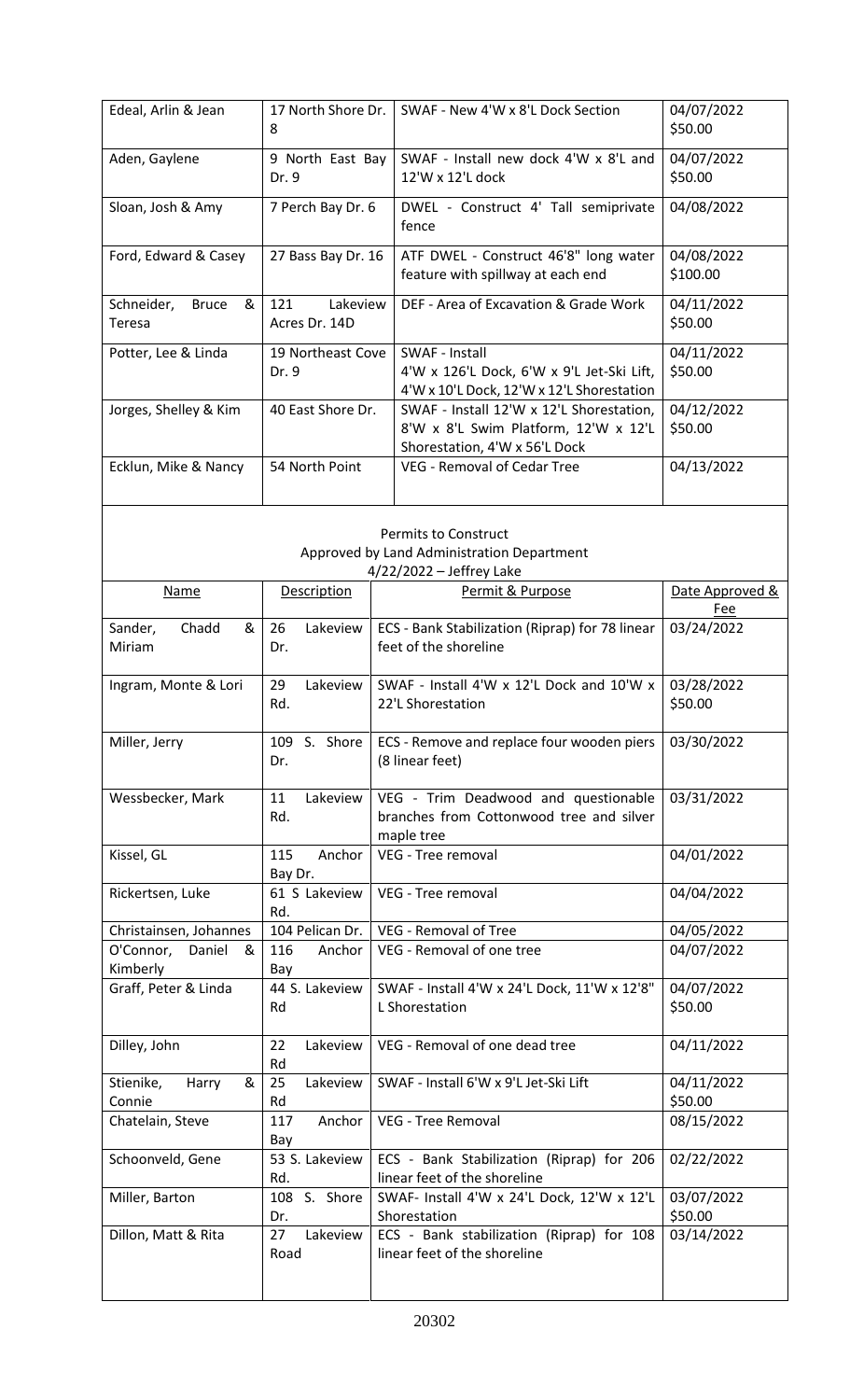| Spillman, Ed & Jean                                                                                  |                                                                                                          | Anchor<br>119<br>Bay Dr.        | ECS - Bank Stabilization (Riprap) for 14 linear<br>feet of the shoreline                         | 03/15/2022                                                                |                               |  |  |  |
|------------------------------------------------------------------------------------------------------|----------------------------------------------------------------------------------------------------------|---------------------------------|--------------------------------------------------------------------------------------------------|---------------------------------------------------------------------------|-------------------------------|--|--|--|
| Thieszen,<br>Todd<br>&<br>Shariel                                                                    |                                                                                                          | 120<br>Bay Dr.                  | Anchor<br>ECS - Bank stabilization (Riprap) for 75 linear<br>03/17/2022<br>feet of the shoreline |                                                                           |                               |  |  |  |
|                                                                                                      | <b>Permits to Construct</b><br>Approved by Land Administration Department<br>4/22/2022 - Lake McConaughy |                                 |                                                                                                  |                                                                           |                               |  |  |  |
|                                                                                                      | <b>Name</b>                                                                                              |                                 | Description                                                                                      | Permit & Purpose                                                          |                               |  |  |  |
| Wester,<br>Melissa                                                                                   | Roger                                                                                                    | &                               | 23A K-1 Rd.                                                                                      | DWEL ATF - Construction of pole building 50'<br>x 55'                     | Fee<br>03/22/2020<br>\$400.00 |  |  |  |
| <b>Permits to Construct</b><br>Approved by Land Administration Department<br>4/22/2022 - Midway Lake |                                                                                                          |                                 |                                                                                                  |                                                                           |                               |  |  |  |
| Permit & Purpose<br>Description<br>Name                                                              |                                                                                                          |                                 |                                                                                                  | Date Approved<br>& Fee                                                    |                               |  |  |  |
| Maguire,<br>Patti                                                                                    | Michael                                                                                                  | &                               | 33<br>Hagadone<br>Dr.                                                                            | VEG - Removal of four cottonwood trees                                    | 03/29/2022                    |  |  |  |
| <b>Permits to Construct</b><br>Approved by Land Administration Department<br>4/22/2022 - Plum Creek  |                                                                                                          |                                 |                                                                                                  |                                                                           |                               |  |  |  |
| Name                                                                                                 |                                                                                                          |                                 | <b>Description</b>                                                                               | Permit & Purpose                                                          | Date Approved<br>& Fee        |  |  |  |
| Kinnan,<br>Justin<br>&<br>Sheena                                                                     |                                                                                                          | 13 Plum Creek<br>Canyon Dr. 121 | ECS - Bank Stabilization (Riprap) for 250 linear<br>feet of the shoreline                        | 03/22/2022                                                                |                               |  |  |  |
| Killion, Debra & Galen                                                                               |                                                                                                          |                                 | 5<br>Plum<br>Paradise<br>Estates Sub.                                                            | ECS - Bank Stabilization (Riprap) for 100 linear<br>feet of the shoreline | 04/04/2022                    |  |  |  |

WATER SERVICE AGREEMENTS: Dusty Way presented the following:

|           | System Acct. No.                 | Legal Desc.                                                                                                | Landowner                             | Contr.<br><b>Acres</b> | <b>Total Acres</b><br>Chg'd |
|-----------|----------------------------------|------------------------------------------------------------------------------------------------------------|---------------------------------------|------------------------|-----------------------------|
|           | <b>Water Service Agreements:</b> |                                                                                                            |                                       |                        |                             |
| E67       | 8220901                          | NW1/4, E1/2SW1/4, &<br>SW1/4 9-8-22                                                                        | Robert and Sandra<br>Murray, Trustees | 300                    | 66(1)                       |
|           |                                  | *Transfer 66 acres to account 8220401                                                                      |                                       |                        |                             |
| <b>SC</b> | 8220401                          | NW1/4 & NE1/4 4-8-22,<br>NE1/4NE1/4 5-8-22, S1/2SE1/4<br>$33-9-22$<br>*Added 66 acres from account 8220901 | Robert and Sandra Murray<br>Trustees  | 191                    | 66(1)                       |

(1) IPP Amendment to Water Service Agreement for the 2022 irrigation season accompanies new WSA.

(2) IPP Amendment to Water Service Agreement for the 2022 irrigation season to accompany existing WSA.

(3) Water Service Agreement terminated after 2021, landowner came-back with new WSA.

(4) Documents are currently being reviewed with landowners and/or are being signed by the landowners.

(5) Water Service Agreement immediately terminated after 2021.

(6) Water Service Agreement activation date being when CWS permit is issued by the NeDNR.

WORK ORDER/PURCHASE REQUISITION SUMMARY: Eric Hixson presented the following:

a. Supplemental Work Order No. 107426S – J1 Tower Lighting (additional labor) (\$5,144.00)

BID TAB – GROUP 22-8 – PREP & COATING OF J1 PENSTOCK: Anton Hassebrook displayed before and after photos of the excavation of material from under and around the penstocks. Four bids were received as follows: WS Bunch Co.-\$251,030.00; Allen Blasting & Coating Inc.-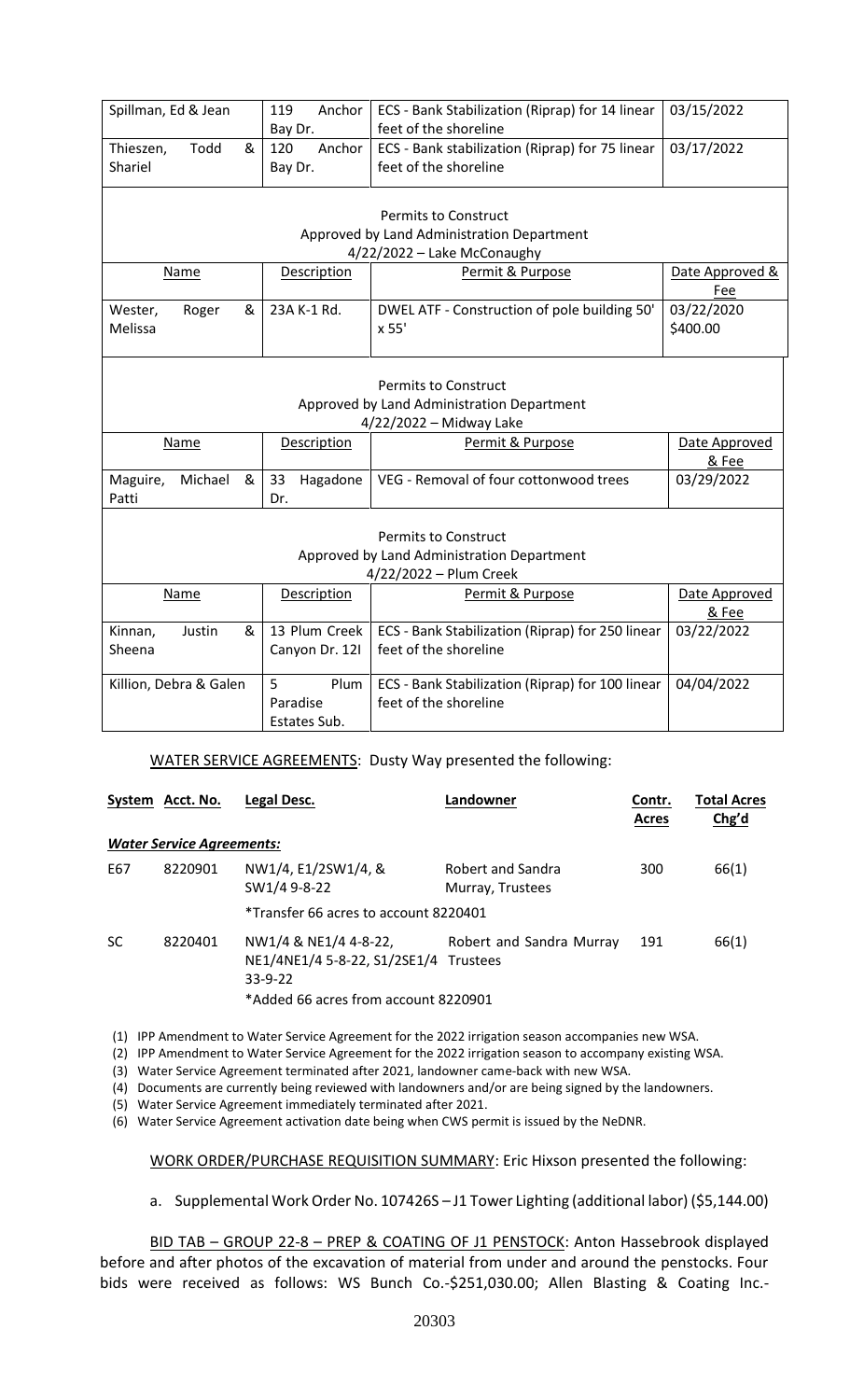\$211,136.00; TMI Coatings, Inc.-\$682,000.00; and Mcgill Restoration-\$576,200.00. Hassebrook stated staff's recommendation will be to accept the bid from Allen Blasting & Coating Inc. at the May 2, 2022 Regular Business Meeting.

BID TAB – GROUP 22-11 – PLUM CREEK BRIDGE ABUTMENT REPAIR: Tyler Thulin displayed photos of the bridge abutment and stated this project will be eligible for at least a 50/50 funding split with Gosper County. Four bids were received as follow: Midwest Infrastructure Inc.- \$155,372.95; Saul Ramos Construction-\$103,864.00; TL Sund Contractors-\$65,786.75; and Simon- \$129,900.00. He stated staff's recommendation will be to accept the bid from TL Sund at the May 2, 2022 Regular Business Meeting.

WATER SERVICES COMMITTEE (4/4/22): Devin Brundage presented an overview of the discussions held at the joint meeting. Cory Steinke presented the following agreements:

- a. Environmental Exchange Agreement with Central Platte NRD
- b. Environmental Exchange Agreement with Nebraska Public Power District

LAND AND RECREATION COMMITTEE (4/21/22): Mike Drain presented a summary of the items the subcommittee recommended Board action of as follows:

- a. Application for Variance 23A K-1, Lake McConaughy: The subcommittee recommends the Board deny the variance for the after-the-fact construction of a 7.5' retaining wall.
- b. Application for Variance 4 East Shore, Johnson Lake: The subcommittee recommends Board approval of a variance for the placement of a new dock within the SWAF Side Setback, subject to written consent by the tenant of the adjacent lot.
- c. Concession Lease Agreement Modification GoLight, Inc. (11 Lakeview Acres, Johnson Lake): The subcommittee recommends Board approval of a concession lease agreement modification with GoLight, Inc. for the "A" lot at 11 Lakeview Acres at an annual rental rate of \$300.00, and an expiration date of April 30, 2023, and to grant staff the authority to enter into year modification agreements until a long-term lease is developed and executed.
- d. Concession Lease Agreement Modification Chipper Co., LLC: The subcommittee recommends Board approval of a concession lease agreement modification with Chipper Co., LLC to include the necessary changes needed for the inclusion of Lot 7A of Lakeview Acres into the existing lease.

PUBLIC RELATIONS COMMITTEE MEETING (4/22/22): The subcommittee met this morning and voiced support of a \$5,000 contribution to the Road 739 Fire Relief Fund.

2022 BOARD MEETING SCHEDULE: In response to director input about altering the May committee meeting and July business meeting dates to avoid conflicts for those traveling over holidays, a revised 2022 Board Meeting Schedule was presented reflecting a May 25, 2022 committee meeting date and a July 6, 2022 regular business meeting date.

A break was taken at 10:03 a.m. The meeting resumed at 10:20 a.m.

YEAR-END FINANCIAL REPORT: Rochelle Jurgens presented a review of year-end financial results for 2021 related to revenues, expenses, benefits, and fund balances.

President Rowe exited the meeting at 10:37 a.m.

DISTRICT INTEGRATION STUDY UPDATE: Devin Brundage reported a joint steering committee consisting of four Central directors and four Dawson directors met with Gwen Kautz and himself last night at the Nautical Rose at Johnson Lake. Discussions focused on the need to identify the priorities and develop an action plan for the joint committee to make recommendations for the consolidation plan for each board to consider. Mike Drain presented information and statutes related to water rights in a consolidation.

POWER PURCHASE PROPOSALS: Eric Hixson continues negotiating with bidders.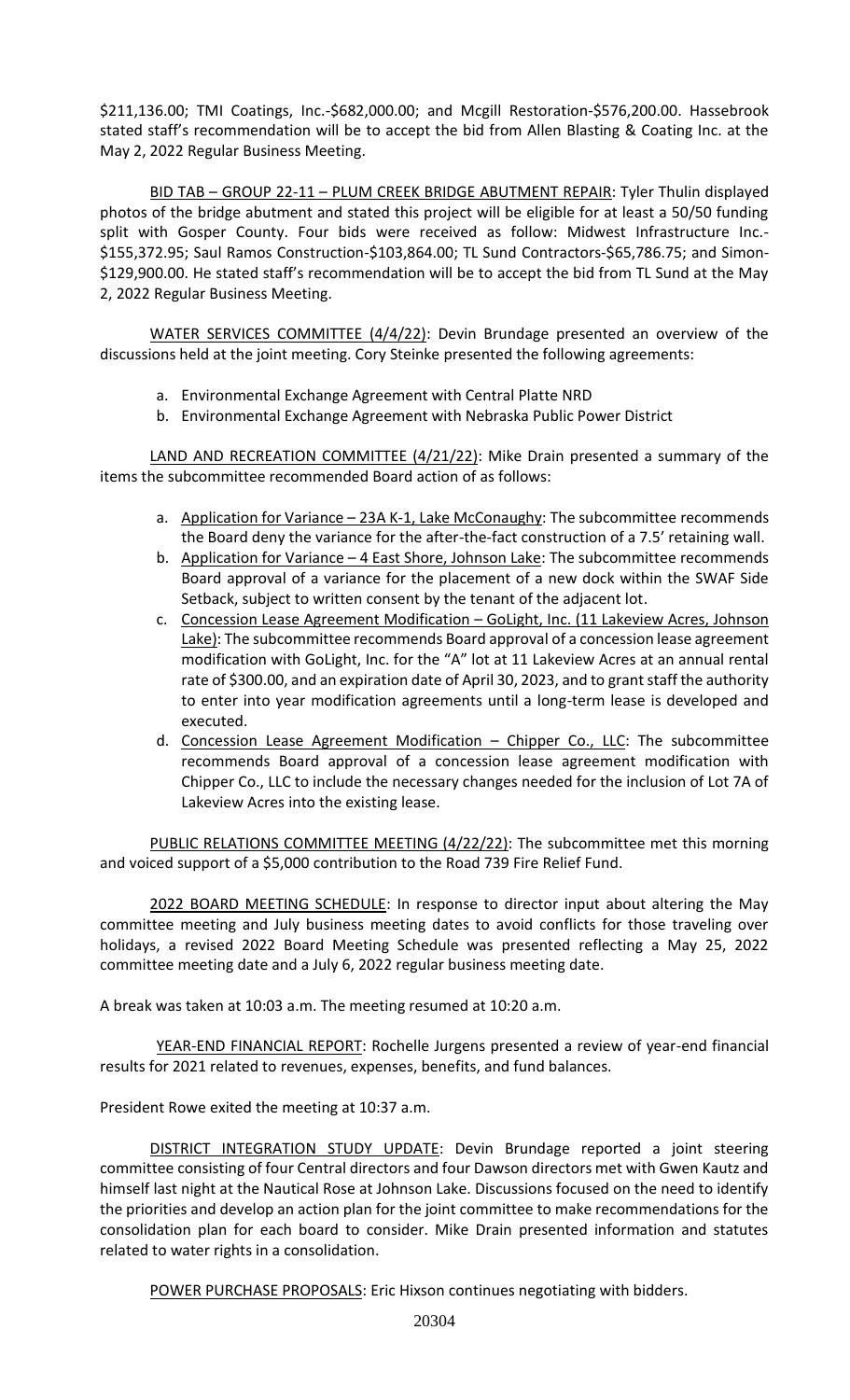LEGISLATION: Alex Linden reported that April 20, 2022 was the final day of this legislative session. The bills related to the Perkins County Canal and STARWARS were signed into law by the Governor. A GOP gubernatorial debate will be held at the Ag Center in Holdrege on April 25, 2022 at 7:00 p.m.

A break for lunch was taken at 11:32 a.m. The meeting resumed at 12:04 p.m.

BOARD COMMENTS: Dave Nelson continues to work to arrange a presentation from KAAPA to the board. Tim Boyle commented on the Road 739 Fire in Gosper and Furnas Counties.

LEGAL UPDATE: Charles Brewster has been working with staff on lease matters and reviewed the engineering Request for Proposals for the E65 Siphon project.

#### MANAGEMENT REPORTS:

- a. Cory Steinke reported the Mako Chi Mni geotube installation has been difficult due to the wind and issues with the bags tearing at the end seams. He is negotiating with the geotube manufacturer to remove the failed bags and reinstall new ones.
- b. Tyler Thulin reported Lake McConaughy is at elevation 3,243.7, 1,175,000 acre feet, and 67.2% capacity. Inflows to Lake McConaughy are around 750 cfs and outflows are around 625 cfs. Snowpack in the North Platte Basin is 93% of median and 96% of median in the South Platte Basin.
- c. Mike Drain had nothing to report.
- d. Scott Dicke is currently hiring for an Irrigation Service Specialist in Holdrege. Requests for Proposals for the E65 Siphon were sent out to potential consultants. He noted that several Central staff members are volunteer firefighters and thanked them for their service. Due to the dry conditions, crews are taking water trucks with them when welding out in the field. He displayed photos and videos of crews removing cornstalks from the canals with a bunk blower and using the long reach excavator to scoop them out with a weed straining bucket that was fabricated by Central staff.
- e. Rochelle Jurgens has been busy preparing year-end reports. She would like to hold a Finance Committee meeting soon.
- f. Eric Hixson is working with a consultant to develop new software for the RTUs on the canal system.
- g. Alex Linden is participating in the Water Jamboree at Harlan County Reservoir next Tuesday and Wednesday. He offered to arrange a tour for the directors to see the progress of the Mako Chi Mni geotube project at Lake McConaughy.
- h. Dusty Way commented that water is coming down the canal system as quickly as possible despite dry conditions and the volume of cornstalks.
- i. Anton Hassebrook displayed photos of crews replacing the packing on the expansion joint at the J1 penstock.
- j. Devin Brundage thanked staff for their work on the numerous projects going on throughout the District.

PERSONNEL: Eric Hixson will seek approval of an Employment Agreement with Ken Beck to provide training to his replacement.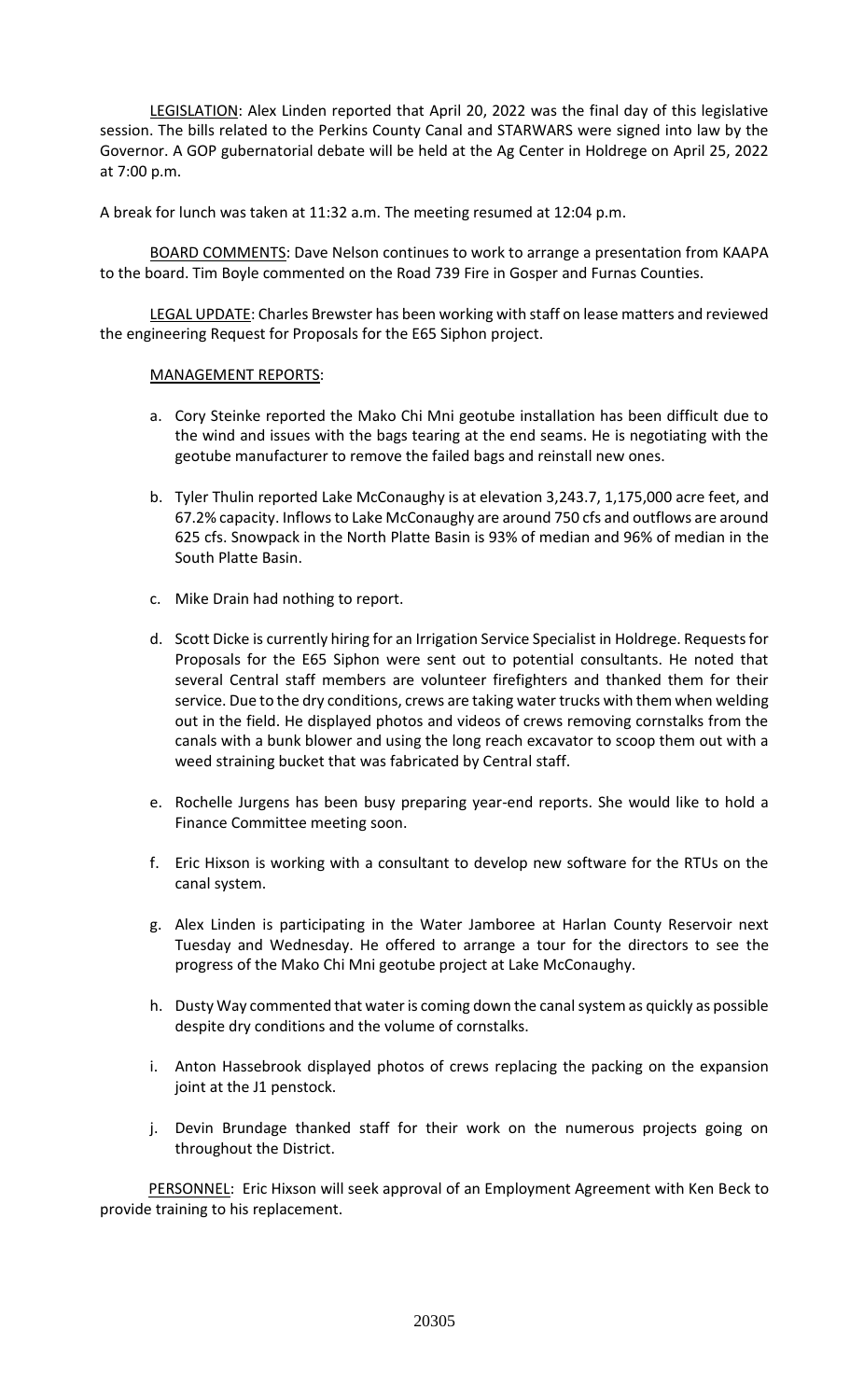# OUT OF STATE TRAVEL: The following was presented:

| Meeting<br>Name                            |                             | Location      | Date           |  |  |  |
|--------------------------------------------|-----------------------------|---------------|----------------|--|--|--|
| Mike Drain                                 | NHA/MHUG Joint Regional Mtg | St. Louis, MO | May 9-12, 2022 |  |  |  |
| WORKSHOPS, SEMINARS AND CONFERENCES: None. |                             |               |                |  |  |  |

# BOARD SUB-COMMITTEE MEETINGS AND OTHER IMPORTANT UPCOMING EVENTS: None.

The meeting adjourned at 12:59 p.m.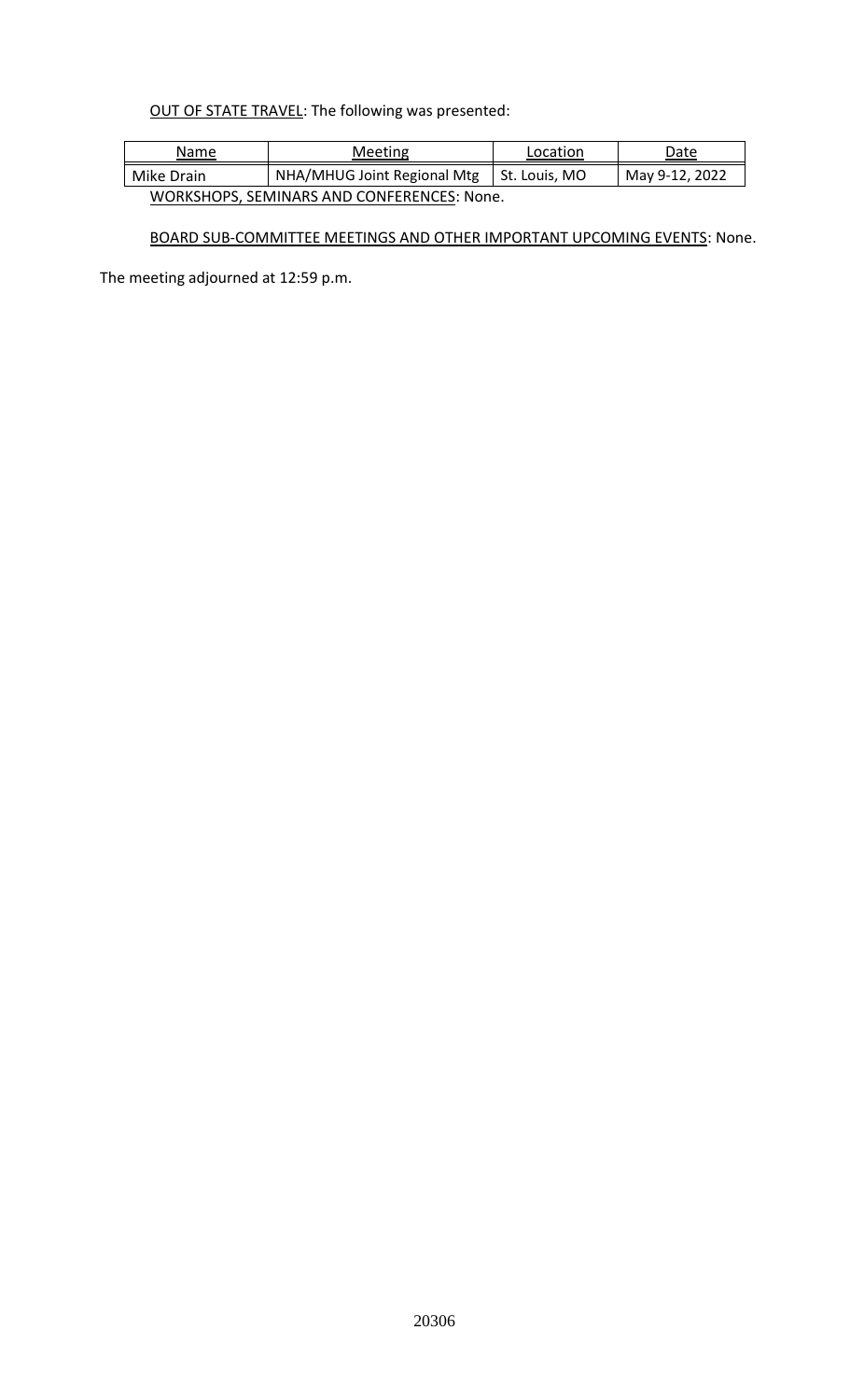# MINUTES OF REGULAR BUSINESS MEETING OF THE BOARD OF DIRECTORS THE CENTRAL NEBRASKA PUBLIC POWER AND IRRIGATION DISTRICT HOLDREGE, NEBRASKA MAY 2, 2022 – 9:00 A.M.

This meeting was publicly advertised in accordance with Section 84-1411 of the Nebraska Statutes by notices aired on KRVN (Lexington) and KUVR (Holdrege) radio stations on April 25, 2022, and through legal publication in the Kearney Hub and Holdrege Daily Citizen on April 25, 2022, the North Platte Telegraph on April 26, 2022, and the Lexington Clipper-Herald on April 27, 2022 giving the time, date, and place of the meeting and the information that the Agenda was available in advance at the Office of the Assistant Secretary.

A postcard was mailed to each Director on April 13, 2022 giving the time, date, and place of this meeting.

The following Directors were present:

| David L. Rowe, President          | Tim Boyle           |
|-----------------------------------|---------------------|
| Martin E. Mueller, Vice President | William E. Knoerzer |
| Robert B. Dahlgren, Secretary     | David G. Nelson     |
| Geoffrey K. Bogle, Treasurer      | Dudley L. Nelson    |

Also present were the following:

Devin M. Brundage, General Manager Jeff J. Buettner, Gov't & Public Relations Mgr. Rochelle A. Jurgens, Controller Tyler Thulin, Civil Engineer Eric R. Hixson, Electrical Project Ops. Mgr. Duane Cernousek, Purchasing Agent Mike A. Drain, Nat. Resources & Compliance Mgr. Alex Linden, Public Relations Specialist Cory A. Steinke, Hydraulic Project Ops. Mgr. Charles Brewster, Legal Counsel Scott Dicke, Irrigation & Water Services Mgr. Emily J. Anderson, Executive Assistant

K. Scott Olson Roger D. Olson Kyle Shepherd

Others present were:

John Thorburn, Tri-Basin NRD Zach Gray Dave Dahlgren Carson Messersmith Dave Ford **Mike Soneson** Jeff Soneson Marcia Soneson Cherie Brendel **Brent Soneson** Ethan Soneson

\* \* \* \* \* \* \* \*

The Board President announced that information for the public concerning the Open Meetings Act was available for interested parties to view.

At 9:00 a.m. the Board President announced the meeting was open for business and proceeded with roll call*.*

PUBLIC INPUT: John Thorburn reported Tri-Basin NRD planted over 1,000 trees for Arbor Day and the Water Jamboree held last week at Harlan County Reservoir was successful. Dave Dahlgren wrote a Letter to the Editor of the Holdrege Daily Citizen about the potential merger with Dawson Public Power District. He intends to hold a water user board meeting soon to gather a consensus from the members, then announce a formal position on the matter. Dave Ford complimented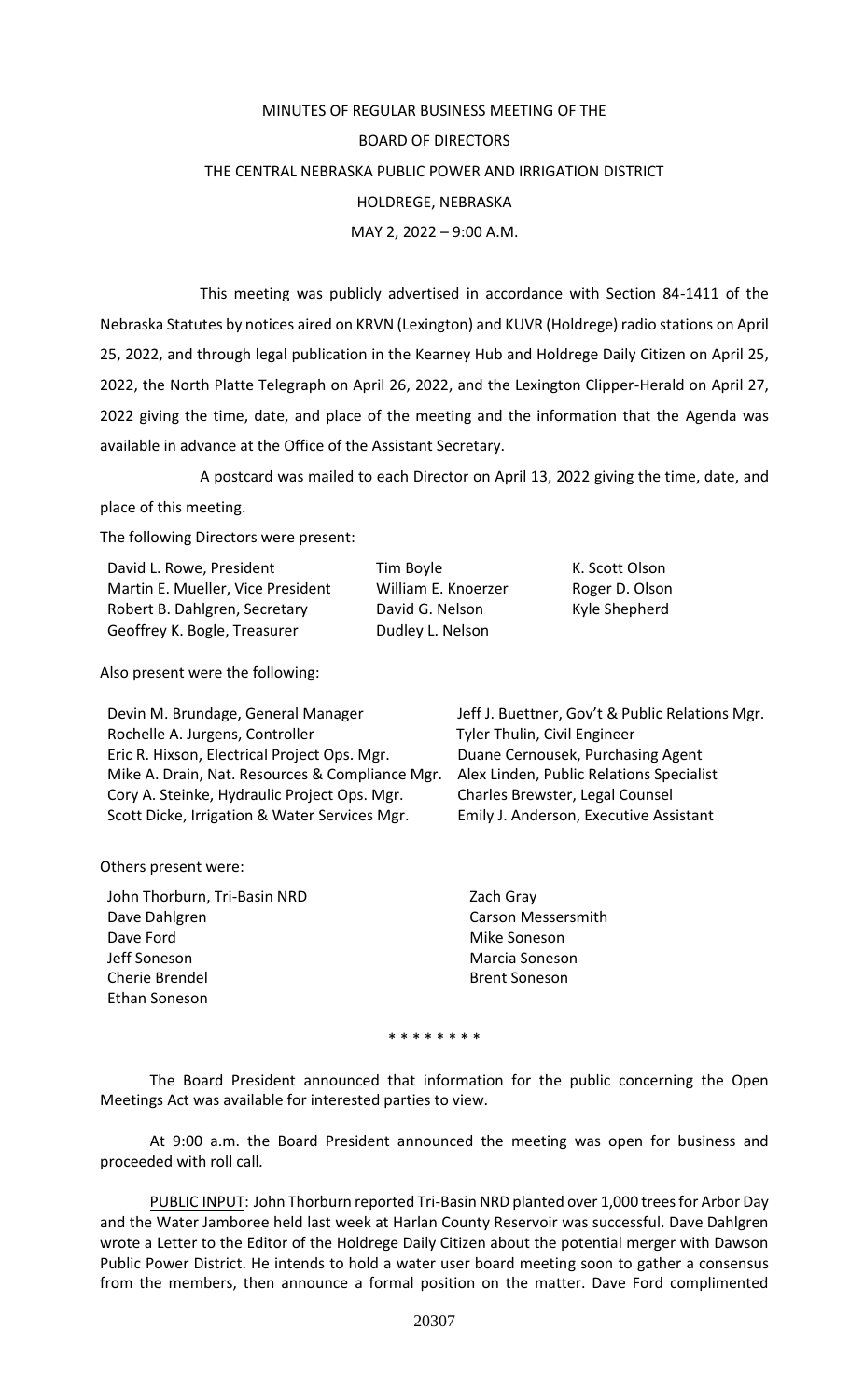Central staff for their work cleaning up the unprecedented amounts of debris and corn stalks in the canals.

CONSENT AGENDA: Devin Brundage provided an overview of the items on the Consent Agenda which were presented and discussed at the April 22, 2022 Committee Meeting of the Board.

The Board President asked the Directors if there were items they wished to remove from the Consent Agenda for individual discussion and voting. Shepherd asked that the item regarding the variance application at 4 East Shore, Johnson Lake be removed from the Consent Agenda.

- **Approval of Minutes of Regular Business Meeting of the Board of Directors held April 4, 2022**
- **Approval of Minutes of Special Meeting of the Board of Directors held April 22, 2022**
- **Approval of Minutes of Committee Meeting of the Board of Directors held April 22, 2022**
- **Approval of the May Disbursements:**

| <b>Hydro Division:</b><br>Check # 66913-VOID; Check #s 67043 through 67224 & 8900579<br>through 8900602 (Accounts Payable) | \$1,173,020.14 |
|----------------------------------------------------------------------------------------------------------------------------|----------------|
| Payroll                                                                                                                    | \$561,893.21   |
| <b>Kingsley Division:</b><br>Check #s 3421 through 3427 (Accounts Payable)                                                 | \$136,245.78   |
| J-2 Regulating Reservoir Construction Fund:<br><b>NONE</b>                                                                 | <b>NONE</b>    |
| Glendo Division:<br><b>NONE</b>                                                                                            | <b>NONE</b>    |
| <b>Flex Spending Account:</b><br><b>NONE</b>                                                                               | <b>NONE</b>    |

- **Approval of Supplemental Work Order No. 107426S – J1 Tower Lighting (additional labor) (\$5,144.00)**
- **Approval of the bid from Allen Blasting & Coating Inc. for Bid Group 22-8 for the Prep & Coating of J1 Penstock in the amount of \$211,136.00**
- **Approval of the bid from TL Sund for Bid Group 22-11 for the Plum Creek Bridge Abutment Repair in the amount of \$65,786.75**
- **Approval of Environmental Exchange Agreement with Central Platte Natural Resources District**
- **Approval of Environmental Exchange Agreement with Nebraska Public Power District**
- **Approval of denying a variance application at 23A, K-1, Lake McConaughy for the after-the-fact construction of a 7.5' retaining wall**
- **Approval of a Concession Lease Agreement Modification with GoLight, Inc. for the "A" lot at 11 Lakeview Acres at an annual rental rate of \$300.00, and an expiration date of April 30, 2023, and to grant staff the authority to enter into year modification agreements until a long-term lease is developed and executed**
- **Approval of a Concession Lease Agreement Modification with Chipper Co., LLC to include the necessary changes needed for the inclusion of Lot 7A of Lakeview Acres into the existing lease**
- **Approval to modify the following meeting dates:**

Current Date **Current Date Revised Date** Committee Meeting - Friday, May 27, 2022 Wednesday, May 25, 2022 Regular Business Meeting - Tuesday, July 5, 2022 Wednesday, July 6, 2022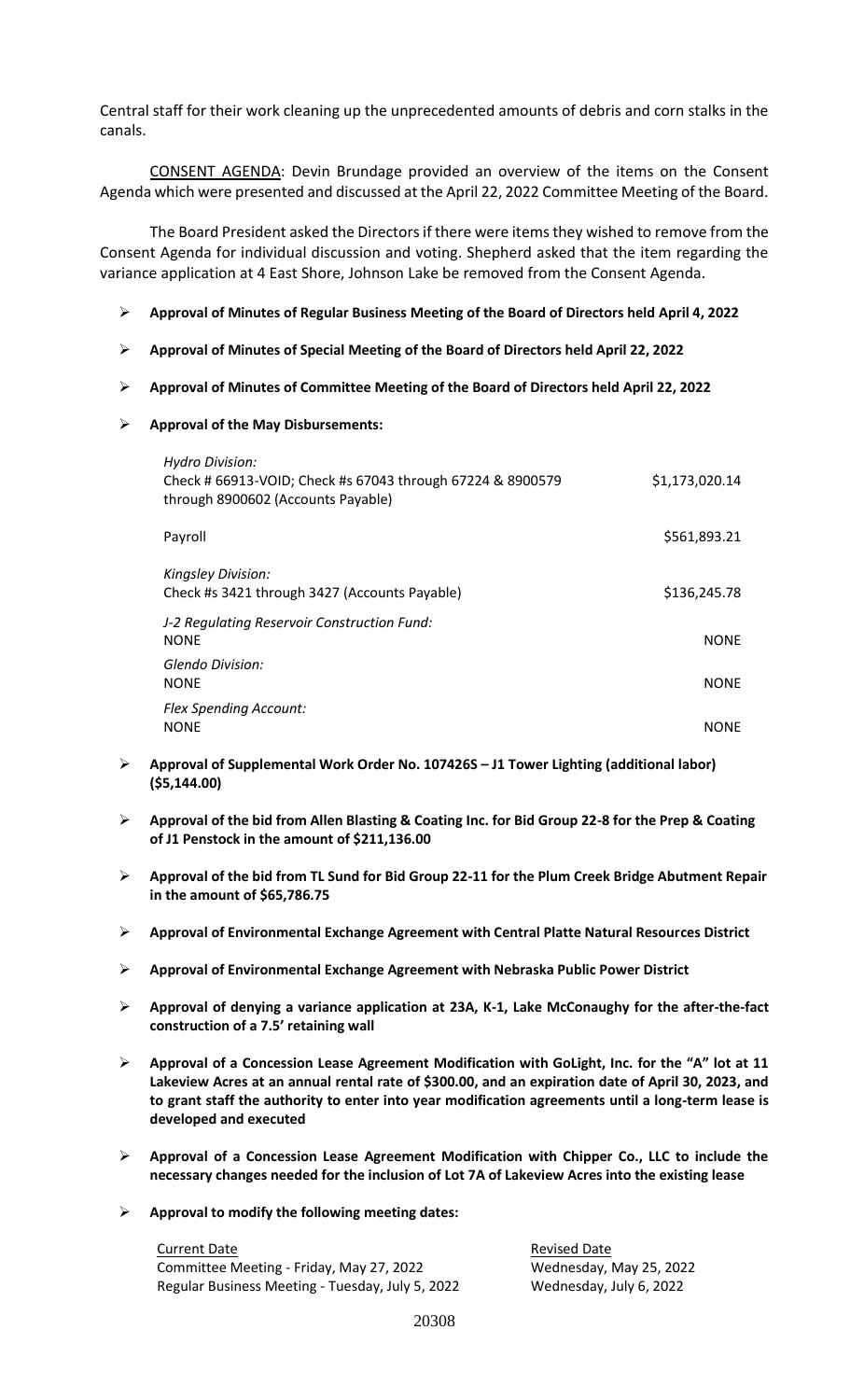#### **Approval of the following Water Service Agreements:**

|           | System Acct. No.                 | Legal Desc.                                               |       | Landowner                                 | Contr.<br>Acres | <b>Total Acres</b><br>Chg'd |
|-----------|----------------------------------|-----------------------------------------------------------|-------|-------------------------------------------|-----------------|-----------------------------|
|           | <b>Water Service Agreements:</b> |                                                           |       |                                           |                 |                             |
| E67       | 8220901                          | NW1/4, E1/2SW1/4, & SW1/4 9-<br>$8-22$                    |       | Robert and Sandra Murray, Trustees        | 300             | 66(1)                       |
|           |                                  | *Transfer 66 acres to account 8220401                     |       |                                           |                 |                             |
| <b>SC</b> | 8220401                          | &<br>NW1/4<br>NE1/4NE1/4 5-8-22, S1/2SE1/4 33<br>$9 - 22$ | NE1/4 | 4-8-22 Robert and Sandra Murray, Trustees | 191             | 66(1)                       |
|           |                                  | *Added 66 acres from account 8220901                      |       |                                           |                 |                             |

(1) IPP Amendment to Water Service Agreement for the 2022 irrigation season accompanies new WSA.

- (2) IPP Amendment to Water Service Agreement for the 2022 irrigation season to accompany existing WSA.
- (3) Water Service Agreement terminated after 2021, landowner came-back with new WSA.
- (4) Documents are currently being reviewed with landowners and/or are being signed by the landowners.
- (5) Water Service Agreement immediately terminated after 2021.

(6) Water Service Agreement activation date being when CWS permit is issued by the NeDNR.

**It was moved by Director Dudley Nelson and seconded by Director Dahlgren to approve the Consent Agenda as presented. Upon voting on the motion, the following Directors voted therefore: Bogle, Boyle, Dahlgren, Knoerzer, Mueller, David Nelson, Dudley Nelson, R. Olson, S. Olson, Rowe, and Shepherd. None voted no and the motion was declared carried.** 

VARIANCE APPLICATION AT 4 EAST SHORE, JOHNSON LAKE FOR THE PLACEMENT OF A NEW DOCK WITHIN THE SWAF SIDE SETBACK: **It was moved by Director S. Olson and seconded by Director Bogle to approve the variance application by the tenant of 4 East Shore, Johnson Lake for the placement of a new dock within the SWAF Side Setback, subject to written consent by the tenant of the adjacent lot. Upon voting on the motion, the following Directors voted therefore: Bogle, Boyle, Knoerzer, Mueller, David Nelson, Dudley Nelson, R. Olson, S. Olson, and Rowe. Those voting no were: Dahlgren and Shepherd. Motion carried.**

WORK ORDER NO. 107451 – KOMATSU TRACK CRAWLER DOZER (\$377,000.00): Cory Steinke stated this equipment has been received and is in operation. Due to an oversight, the work order was not yet presented for approval.

**It was moved by Director Boyle and seconded by Director Mueller to approve Work Order No. 107451 for the Komatsu Track Crawler Dozer in the amount of \$377,000.00. Upon voting on the motion, the following Directors voted therefore: Bogle, Boyle, Dahlgren, Knoerzer, Mueller, David Nelson, Dudley Nelson, R. Olson, S. Olson, Rowe, and Shepherd. None voted no and the motion was declared carried.** 

CONTRACT NO. 0-711 – MURPHY TRACTOR FOR 2020 JOHN DEERE TRACK LOADER: Cory Steinke stated the equipment has been received, inspected, and found to be satisfactory. He presented the following items:

- a. Work Order No. 107450 John Deere Track Loader (\$297,000.00)
- b. Progress Estimate No. 1 (Final) (\$288,437.76)
- c. Closure of Contract

**It was moved by Director Knoerzer and seconded by Director Mueller to approve Work Order No. 107450 for the 2020 John Deere Track Loader in the amount of \$297,000.00, Progress Estimate No. 1 (Final) in the amount of \$288,437.76, and Closure of Contract No. 0-711 with Murphy Tractor. Upon voting on the motion, the following Directors voted therefore: Bogle, Boyle, Dahlgren, Knoerzer, Mueller, David Nelson, Dudley Nelson, R. Olson, S. Olson, Rowe, and Shepherd. None voted no and the motion was declared carried.**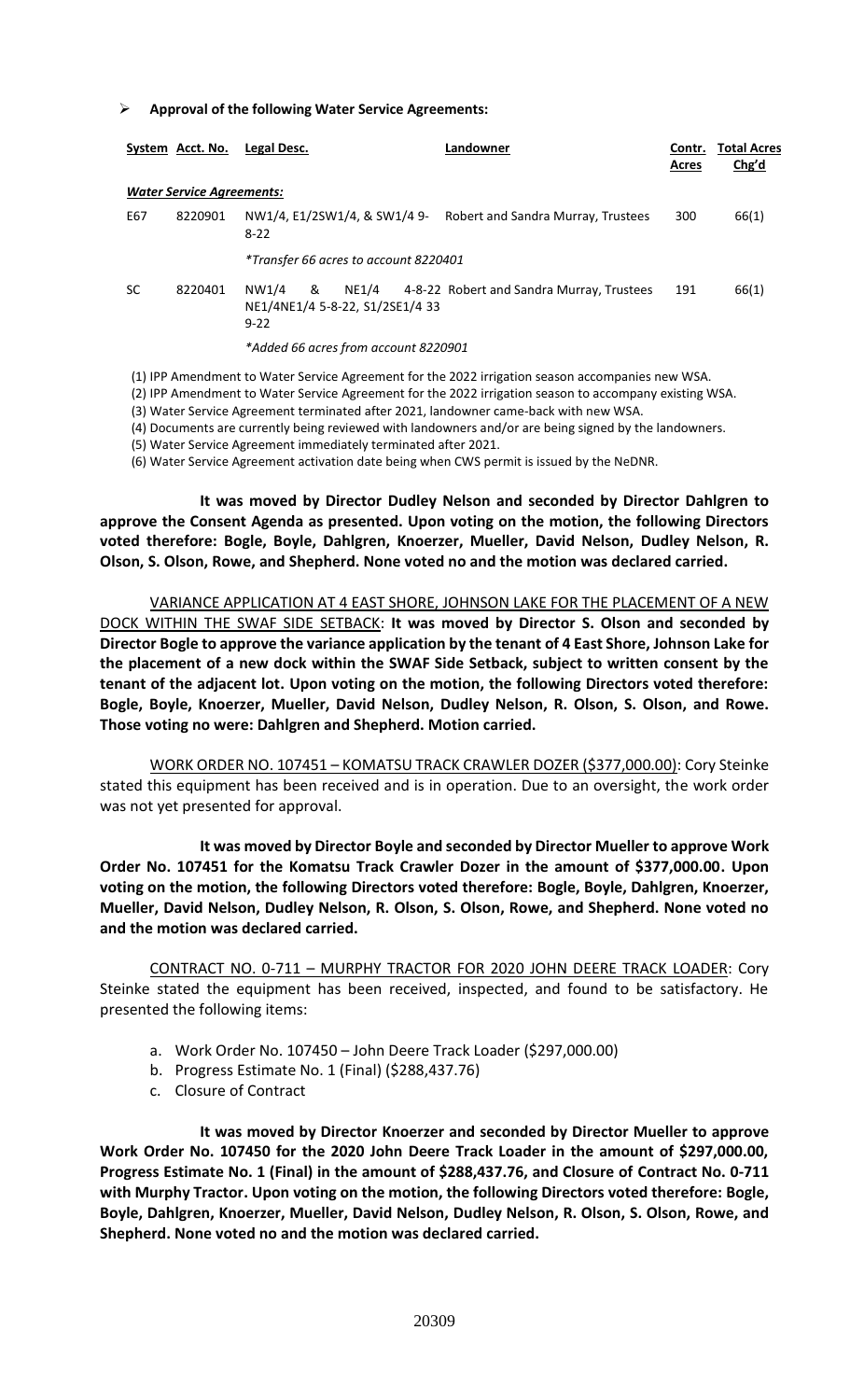RESOLUTION NO. 22-01 – BOARD APPRECIATION OF GORDON N. SONESON: Devin Brundage read aloud the resolution and thanked the Soneson family members for attending. Board President Rowe presented the resolution to the family and expressed gratitude for Gordon Soneson's service to the District as Phelps County director.

**It was moved by Director Bogle and seconded by Director Dudley Nelson to approve Resolution No. 22-01 – Board Appreciation of Gordon N. Soneson. Upon voting on the motion, the following Directors voted therefore: Bogle, Boyle, Dahlgren, Knoerzer, Mueller, David Nelson, Dudley Nelson, R. Olson, S. Olson, Rowe, and Shepherd. None voted no and the motion was declared carried.** 

A break was taken at 9:19 a.m. to greet the Soneson family and take photos. The meeting resumed at 9:26 a.m.

LEGISLATION: Jeff Buettner reported on an Interim Study Resolution (LR355) that will involve a review of Chapter 70 of the State Statutes which relates to governance of public power and irrigation districts.

DISTRICT INTEGRATION STUDY UPDATE: Devin Brundage had nothing new to report.

POWER PURCHASE PROPOSALS: Eric Hixson continues discussions with bidders.

WORKSHOPS, SEMINARS AND CONFERENCES: None.

PERSONNEL: Eric Hixson presented an employment agreement with Kenneth J. Beck, retired Hydro Mechanical Electrical Specialist, to provide training to his replacement. The agreement would be effective from May 1, 2022 through December 31, 2022.

**It was moved by Director Bogle and seconded by Director Knoerzer to approve the Employment Agreement for 2022 with Kenneth J. Beck as presented. Upon voting on the motion, the following Directors voted therefore: Bogle, Boyle, Dahlgren, Knoerzer, Mueller, David Nelson, Dudley Nelson, R. Olson, S. Olson, Rowe, and Shepherd. None voted no and the motion was declared carried.** 

DIRECTORS' ATTENDANCE: All directors were present.

BOARD COMMENTS: Shepherd toured the Mako Chi Mni geotube project at Lake McConaughy with Nate Nielsen last week. S. Olson complimented the crews removing the corn stalks and debris from the canals, noting it appears to be very tedious work. Dave Nelson commented he watched an employee working to remove corn stalks from a section of canal north of Minden on Sunday. Scott Dicke stated the excavators with weed strainer buckets are working very well. Dahlgren inquired about the addition of irrigated acres near Smithfield and Johnson Lake. Dicke reported around 580 acres were recently added to take water from the E65 Canal. Dave Nelson inquired about the STARWARS committee and the potential for a new marina at Lake McConaughy. Devin Brundage responded that Central has been included in the conversations with the committee, Nebraska Game & Parks Commission, and stakeholders. Mike Drain stated any new development around Lake McConaughy will require FERC approval and selecting a site that can accommodate water elevation fluctuations will be critical. Rowe received a thank you card from Drew Price of Price Rentals at Johnson Lake.

Director Dudley Nelson exited the meeting at 9:45 a.m.

LEGAL UPDATE: None.

MANAGEMENT REPORTS: The following management reports were presented:

a. Cory Steinke provided an update on the progress of the geotube installation at Mako Chi Mni. The geotube manufacturer is conducting a series of tests on the material used on the end caps that failed. He submitted a summary of lost costs to Tencate. He thanked